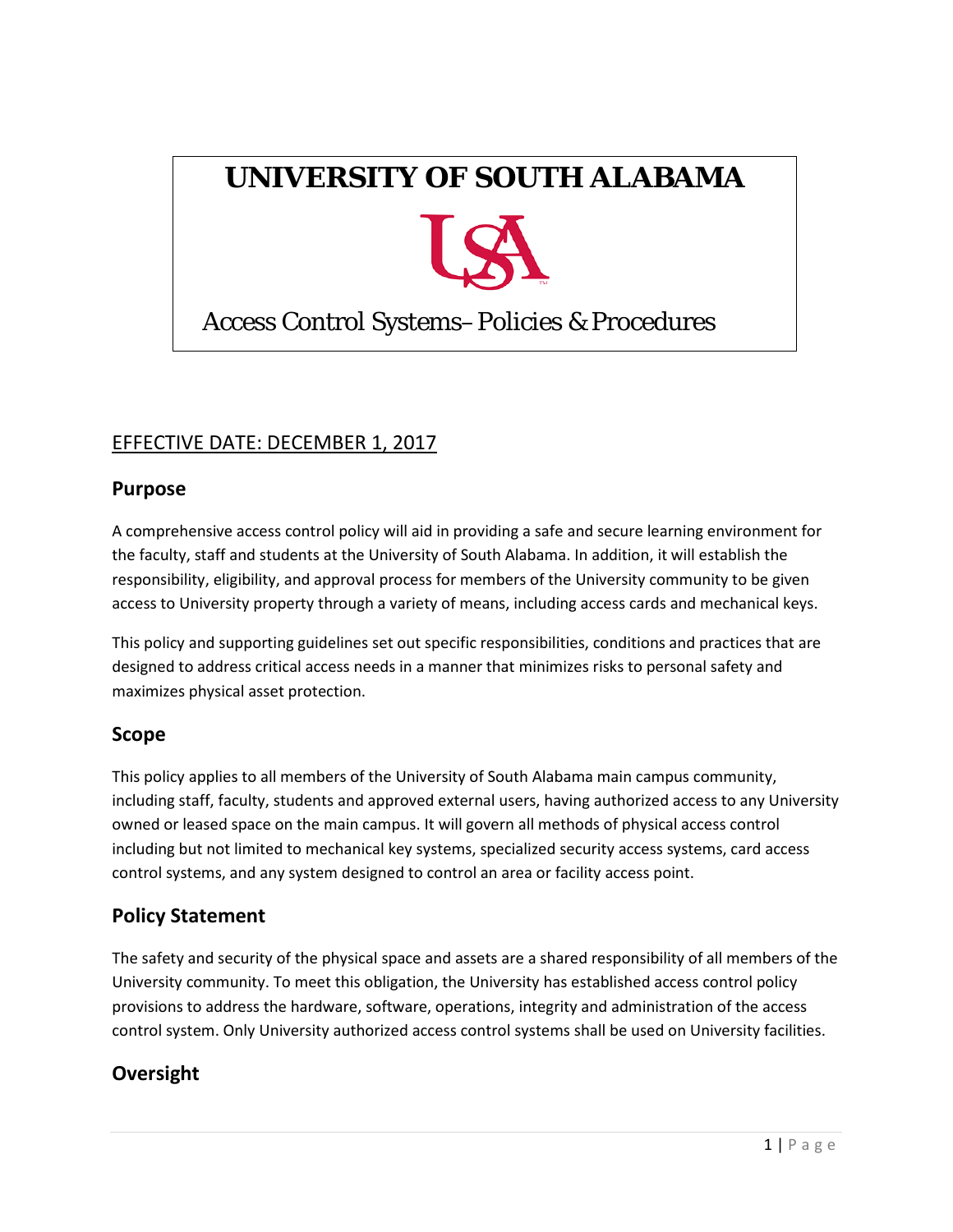- administrative oversight team to ensure that operational and administrative protocols are met, stakeholders as deemed necessary. Committee representatives will meet as needed when 1. **Access Control Systems Committee.** The Access Control Systems Committee serves as a central and will approve new system standards. This committee will include representatives from Facilities Management and Information Technology, as well as other relevant administrators and requested by Campus Access Control Systems Administrators.
- Management and the Director of Safety and Environmental Compliance have been appointed to administrative oversight of the campus control program. The Administrators will review all requests for access control assignments, all requests for new access control systems or imminent danger or other serious safety risk. 2. **Campus Access Control Systems Administrators.** The Associate Vice President for Facilities serve jointly as the Campus Access Control Systems Administrators and are responsible for the modifications to existing access control systems that may diverge from University approved systems. Exceptions to the University approved systems or this policy require the approval from the Access Control Systems Administrators or their designee in advance except in matters of

## **Policy**

#### **Access to Facilities**

 applicable building, in compliance with this policy. The appropriate level of access control is to Access to each building on campus, including access to building perimeters, areas and equipment, will be regulated by the departments and/or colleges that are responsible for the be determined by the needs, responsibilities and privileges of a given user or group, including the dates and times that the particular user/group requires access.

#### **Levels of Access and Associated Responsibilities**

 The user and associated administrative control levels are based on a facility's risk assessment in accordance with a person's access necessity. Some users will require access to a single room (such as a student's access to an assigned room in Housing), while the role of others will and individual department needs, and each user's level of access is based upon the user's role at the University. Eligibility for access control devices (cards, fobs, mechanical keys) is determined by the Divisional Access Controller Managers and Department Access Controller for each facility necessitate additional levels of access. The level of access allowed for users is at the discretion of the University, and may include the following levels of control and associated responsibility.

**Individual Access.** This user is allowed access to a single room.

**Departmental Access.** This level of access allows access to all areas within a single department.

**Outside Door Access.** This user is allowed access to a specific building from a specific outside door.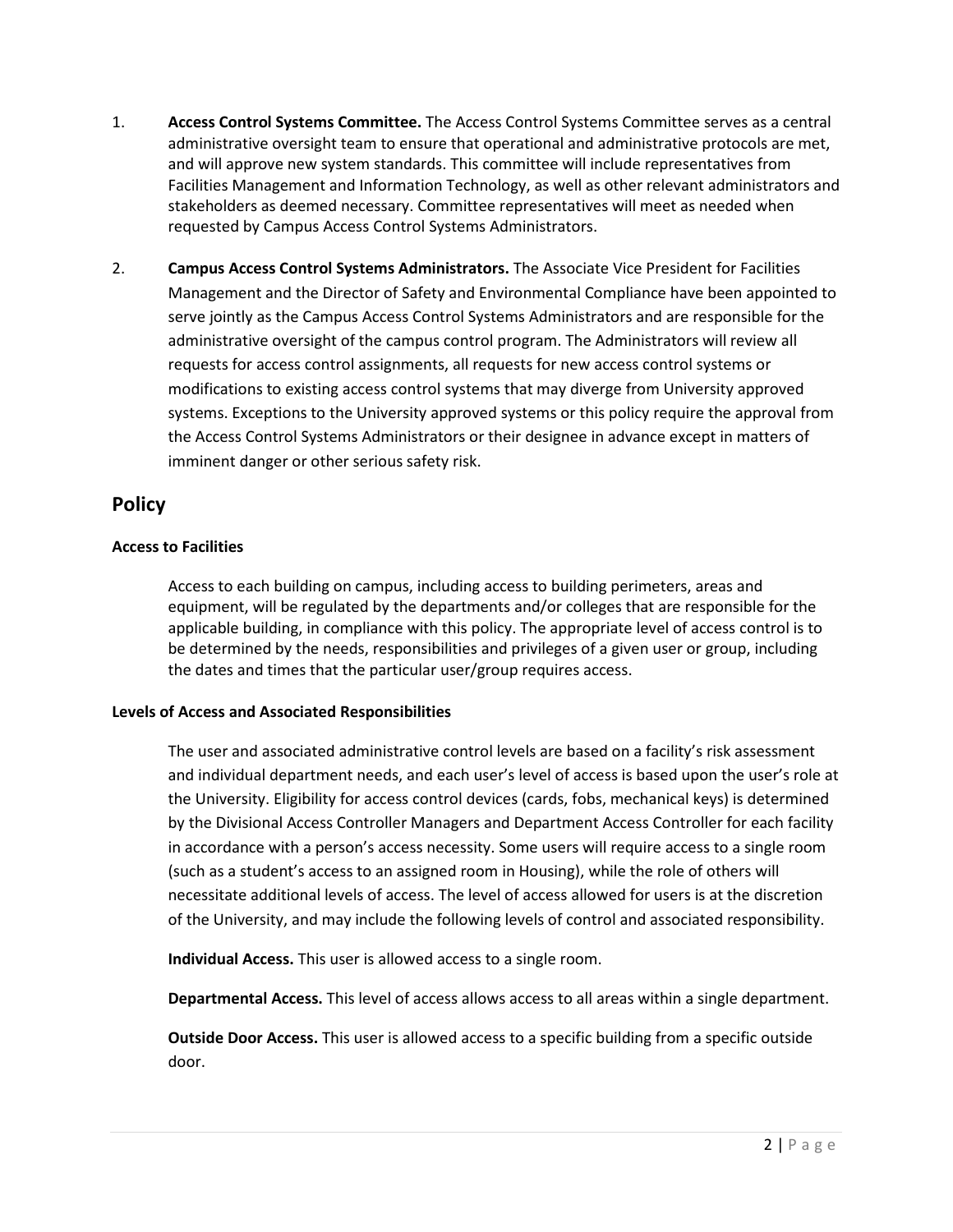**Building/Department Partitioned Operators.** This user is allowed access to certain areas within a building or complex, such as a custodial worker assigned to a particular area of campus.

 of individuals within a series of buildings or college. Ex. Housing. **Divisional/College Access Controller.** This user is allowed to provide access to a specific group

#### **Coordination Process**

 1. Departments must obtain written authorization from the applicable dean/director/chair to requisition and send the authorization to the University's Maintenance Department with an approved work order. new access control system components or initiate the modification of an existing access control system All installation and/or modifications shall be compatible with University access control systems.

 with the University's Security Systems Technician. 2. Departments implement department access control procedures and coordinate associated training

3. Once the authorization for access control has been issued; Departments must:

a. For electronic access control device:

1) The device holder will bring the device to the authorized partition controller to assign access permission.

2) The controller shall activate access permissions that have been authorized by the department(s) that manages the space, using the campus system software.

3) The controller shall retain a record of the authorization.

 b. For every device issued, including keys, fobs, cards, etc., the controller shall notify the device upon which access permissions were suspended or deactivated. holder of his/her responsibilities; and shall retain records that document the device number, name of recipient, date of issue, access permissions given, date of return or loss, and any dates

c. Maintain an inventory of and store unassigned department access control devices in a secure location with restricted access. This will primarily apply to keys, fobs and contractor access devices. Document and retain records of the destruction of any defective devices.

 the responsible controller must be notified so access can be changed as necessary. employment status and or to reissue new access control devices associated with the new work assignment. If an employee is on a long term leave, investigatory leave, or when absence from d. Recover or disable access control devices, upon employee separation from the department or facility. In the event an individual is transferring to another department or location on campus Departments should consult with Human Resources with questions regarding an individual's the campus is for an extended period of time, HR must notify the applicable department manager and or Chair.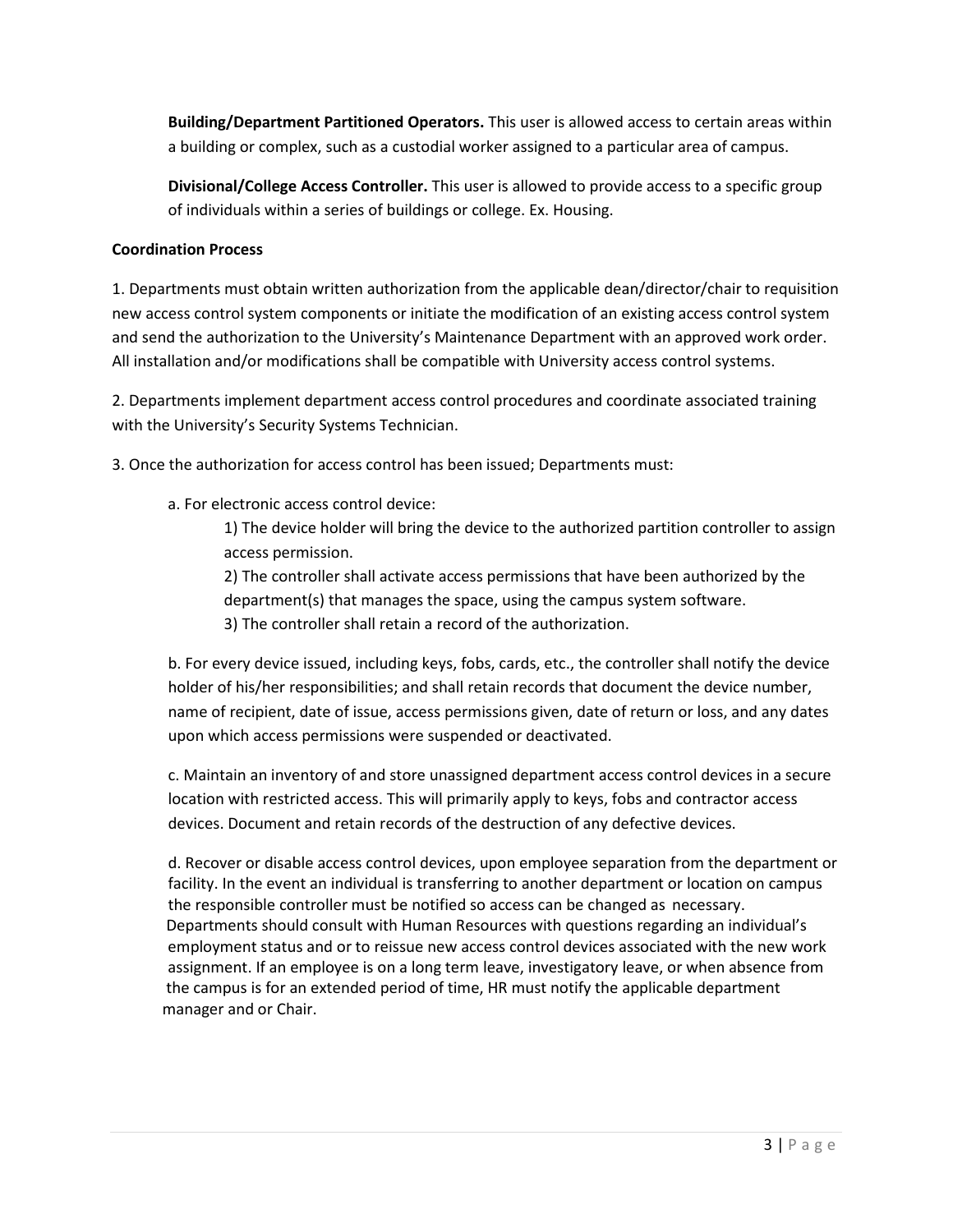e. Verify annually, in consultation with the applicable Vice President, Dean or Chair that those privileges are current. Routinely verify that access privileges for contractors, guests, vendors or individuals with access control devices remain employed by the University and that their access volunteers are still justified for University purposes. If access is no longer warranted for the access control device holder, recover the device(s) and deactivate the access. If the individual has separated from the University, within the week of separation, the supervisor or Chair should notify the applicable controllers to deactivate the access control device.

 f. Departments are responsible for all costs associated with access control device replacement, including mechanical keys, and required "re-keying" of locks due to the loss of an access control whether the cost should be recovered from the assigned device holder. If repeated losses occur, device by their device holder. If the same access control device holder subsequently loses another access control device, a department may consult with Human Resources to determine departments are encouraged to revoke the access control holder's privilege and initiate applicable disciplinary actions.

**Campus Access Control Leaders (CACLs).** CACLs are responsible for the administration of access control systems and procedures within their designated areas, in coordination with the Campus Access Control Systems Administrators. The CACLs are designated by the individual in charge of the designated area, which include:

Housing Department – for all residential housing

Police Department – for Police Department employees and first responders

Police Department – for Police Department employees and first responders<br>Facilities Management – coordinates all hardware installation, programming, training and system service.

updates. Computer Services – supports all computing and network services associated with access control systems to include having backup and recovery systems. Manages all programing and software

College of Medicine – Appointed representative coordinates access control system security protocols affiliated within their facilities.

Research Park Management – Appointed representative coordinates access control system security protocols affiliated within their facilities.

CACLs, for their designated areas of service shall:

- a. Implement access control procedures and secure access control system(s). Security measures used for the access control systems must meet or exceed industry standards including partitioning access control privileges internal to the University; protecting against external unauthorized access; and having redundancy protocols in place.
- b. Ensure new Department Access Controllers are trained to perform access control system operations and are familiar with all applicable policies and procedures.
- c. Set systems control schedules for operations.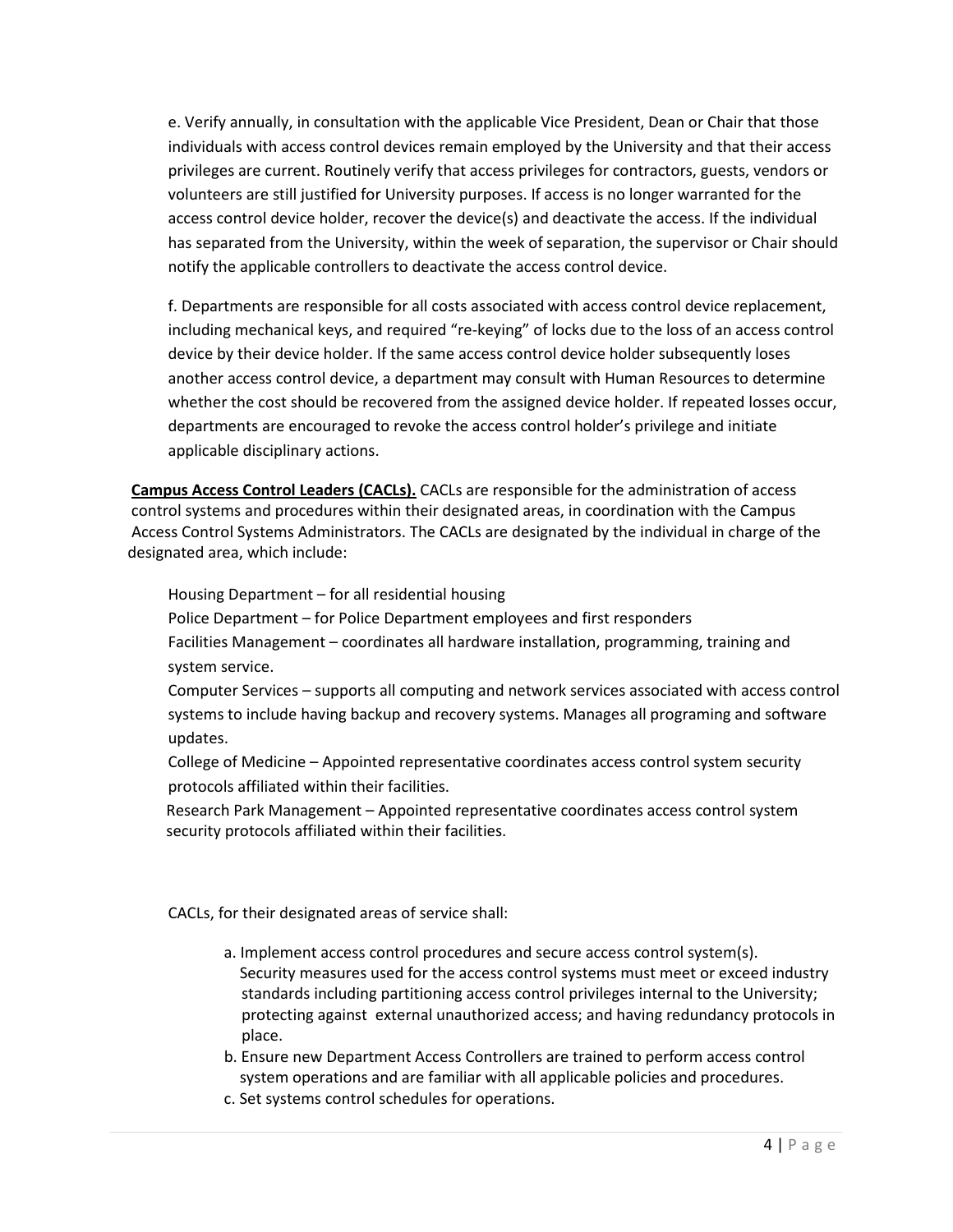**Facilities Management Department** – Security System Technician(s) will assist in providing new Department Access Controllers with formal training on how to utilize the system software to partition. USA's Facilities Management Department will have the following duties related to include establishing and/or deactivating access control device privileges within their security access control:

- a. Performing and/or coordinating all hardware work on campus managed facilities to include work performed by contractors:
- b. Maintaining a master list of all systems installed, the system DAC's established by location and their respective areas of control.
- c. Fabricating and duplicating any mechanical keys for all campus managed facilities.
- d. Issuing mechanical keys to authorized DAC's for re-issue within their department; obtaining DAC's signatures on key requests and keys issued on Key Request Form; and maintaining and securing records of key transactions in accordance with University policy.
- e. Verifying necessary approvals and account codes for mechanical keys and hardware work in accordance with authorized work orders.
- f. Maintaining inventory of and securing un-issued mechanical key stock.
- g. Coordinating after hours and emergency hardware/key change outs.
- h. Providing Access Control Systems training for all newly established DAC's and other personnel as needed. Maintain accurate records of all recorded access control activities. Records shall be archived annually and shall be maintained for three years. All access control records are subject to audit.
- i. Ensure relevant emergency access control devices are provided to USA Fire Marshal and are secured in Knox Boxes and kept up-to- date to assure timely entry into all buildings by authorized emergency personnel.
- j. Add, extend or deactivate authorized access control devices as authorized by the CACL's or DAC's and consistent with this policy. DAC's may activate or change department level authorized access permissions for active access control devices.
- k. Document and maintain records of the destruction/recycling of any defective device.
- l. Consult with USAPD Chief (or designee) and DAC regarding any stolen access control device and associated risks.
- m. Routinely evaluate/test access control systems and requested modifications for functionality and effectiveness. All installations, modifications, repairs and preventive maintenance activities shall comply with University policy and standards. These services must be performed under the direction of the University's Facilities Management department, unless authorized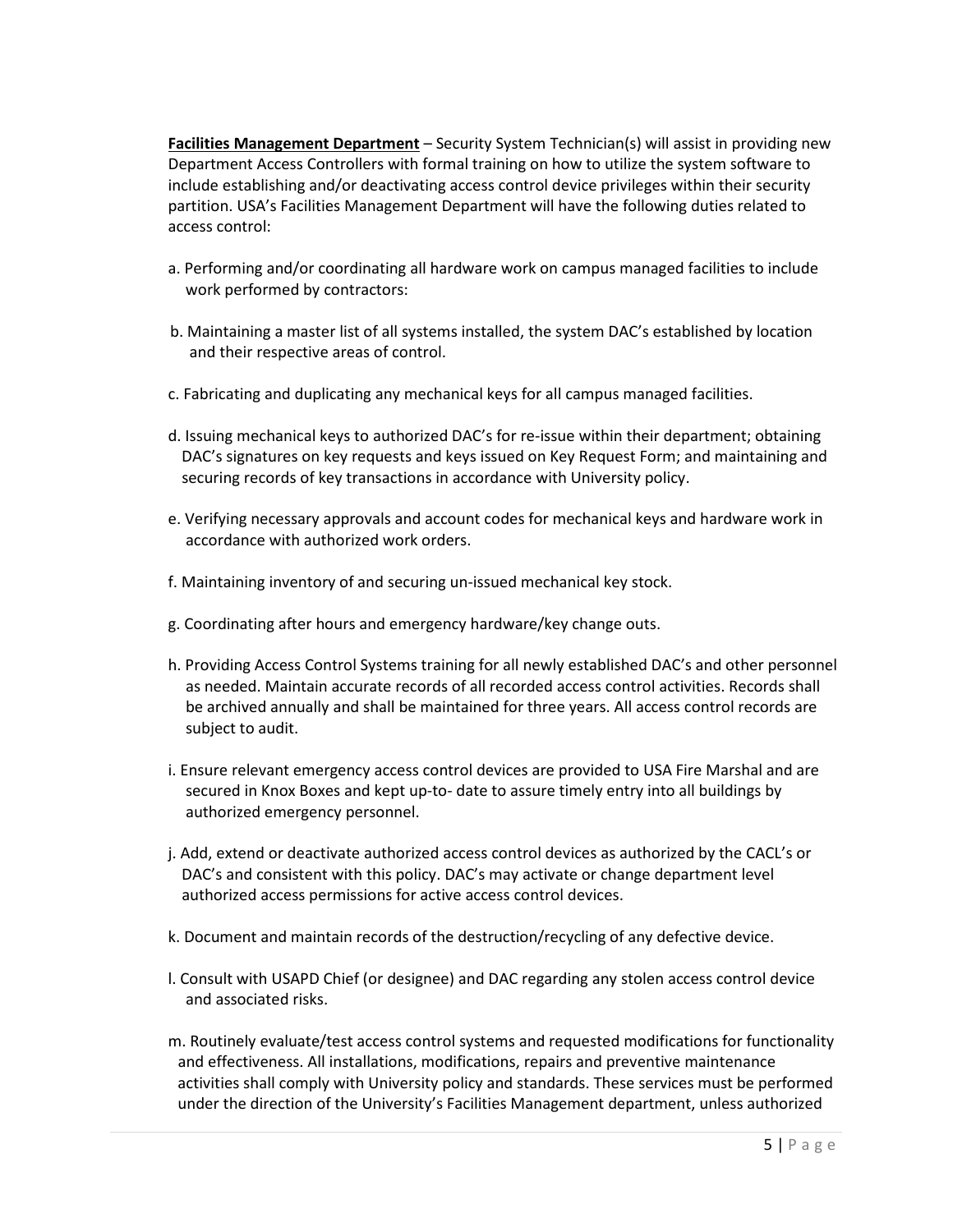by the Access Control System Administrators. No external contractor service or installations shall occur without an approved funding source.

 make decisions that override the access system, such as the Chief of USA Police and the Director of **Emergency Access Control System Administrators** serve as designated individuals with authority to Information Technology Services. [Refer to the Lockdown Standard Operating Procedures.]

#### **Contractors, Guests, Vendors, Volunteers (Temporary Access Control Devices)**

procedure. Access control device expirations shall correspond to the University's needs for individual's access privileges, as determined by the department issuing the access control device but may not access privileges, as determined by the department issuing the access control device but may not exceed 12 months without Administrator approval. Example: Aramark. Issuance and recovery of temporary access control devices shall be in accordance with this policy and

#### **Responsibilities of All Users**

All individuals issued a University access control device are required to:

- devices shall be used **ONLY** by the individual to whom the access control device was assigned. Access control devices MAY NOT be loaned to others. 1. Secure and be responsible for the access control device issued to him/her. Access control
- of employment to be deducted from the user's final paycheck or other final payment from the 2. Return excess access control devices to the appropriate DAC. Only one access control device per access control system will be assigned to each individual. Individuals who have been assigned more than one device per system may retain a second device if approved by a DAC for their area and following execution of an agreement to pay cost of replacement if not returned prior to end University.
- (NOTE: Access control devices are considered University property and individuals may be held responsible for failure to return them at the end of employment). 3. Return the access control device to the DAC upon separation from the applicable department.
- Department within 24 hours of the discovery of the theft or loss. Individuals with access 4. Report the loss or theft of all access control devices to the DAC AND the University Police control devices enabled with other functions will also need to notify each service provider to deactivate the functions.
- 5. Do NOT prop doors open or leave them unsecured during hours when the facility is normally closed to the public. High risk & security doors should remain locked at all times.
- 6. Report unusual access control locks or other access activities that appear to be out of the ordinary to the facility DAC or USA Police Department.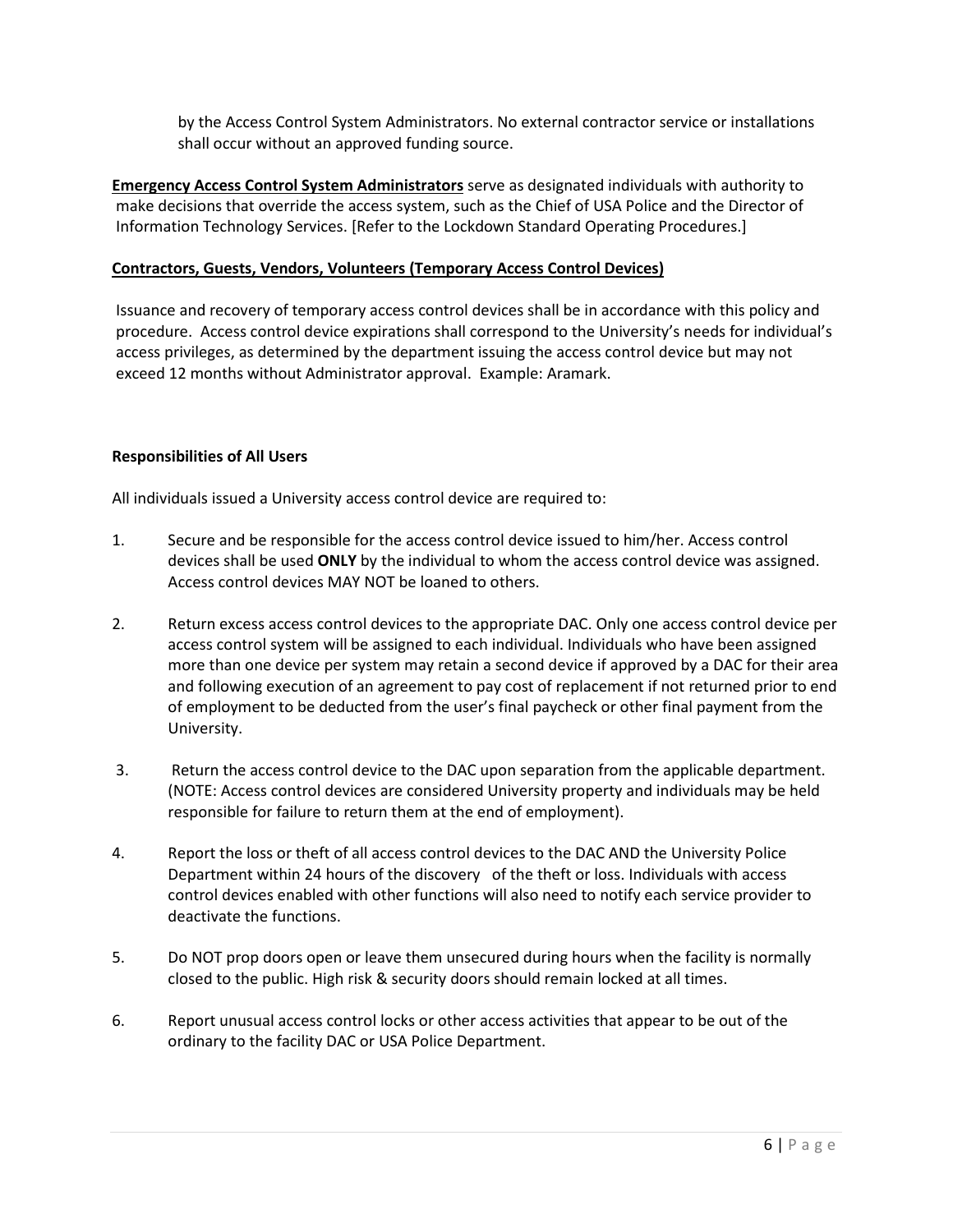#### **Security Measures for System Wide Access**

 Although all access control devices require care, those assigned system wide access must take extra circumstance shall system wide access devices be left unattended or in unlocked vehicles. security measures to secure the device when not in use. System wide access control devices must not leave the University campus unless job functions require otherwise. In no

#### **Expiration**

 Expiration dates may not be displayed on an access control device, however temporary devices have a contractors, visitors and others will be set for a time period which corresponds with the need of the pre-established date from the time of issuance. Temporary access control devices, including those for user, with a maximum of twelve months. Expiration dates can be extended by DACs by formal request to the Campus Access Control Systems Administrators.

#### **Replacement requests**

- a. In the event of loss, theft or a defective access control device, the assigned device holder shall notify their DAC. A replacement device may be issued in accordance with the department's procedure and this policy. Individuals with access control devices enabled with other functions will also need to notify each service provider to deactivate the functions.
- b. The device holder shall take the replacement access control device to his/her DAC for authorization activation in accordance with the DAC's department procedure. The DAC will activate approved access authorizations for the replacement devices and deactivate the lost/stolen/defective device assignments; annotate his/her records with the change; and notify the DAC of the replacement transaction to ensure associated records remain current.

#### **Changes in Access Requirements due to Change in Status**

 issued an access control device has changed, such as due to promotions, transfer, separation, or Departments shall implement procedures to ensure the DAC's are notified when the access requirements for an individual (employee, student, visitor, vendor, contractor, etc.) who has been contract expiration.

If the change is due to an individual's transfer to another department:

a. The DAC shall deactivate the department's authorization for access; the new department's DAC may activate the same access control device with the new department's access permissions, as appropriate.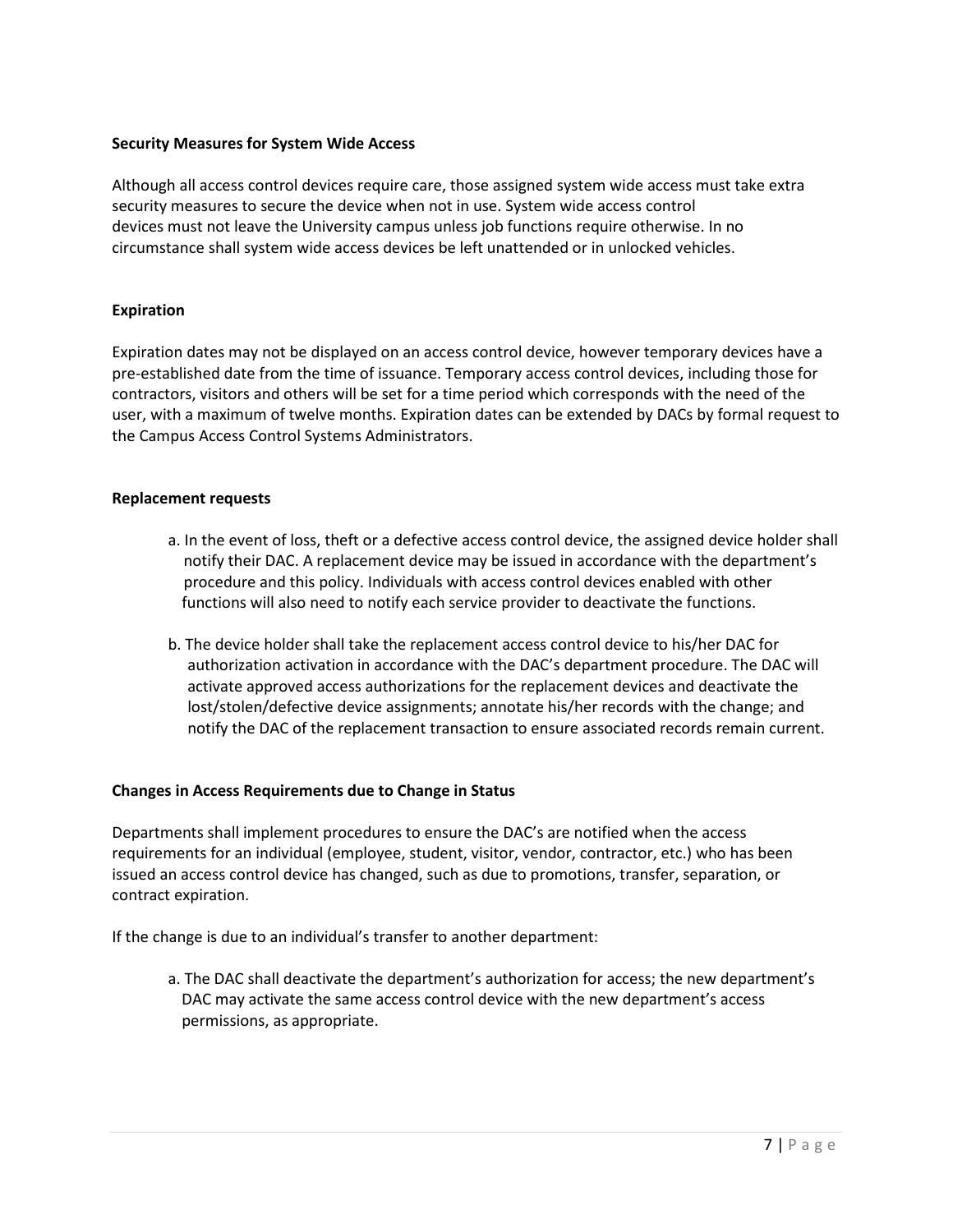- b. If the change is based upon separation from employment, ending a visit to the University, for a contractor whose contract/work is expiring, or the conclusion of the necessity for other temporary use, the DACs shall deactivate the department/facility access permissions and the primary department DAC shall totally deactivate the access control device. The primary department DAC shall take measures to recover the device from an individual who is separating from/leaving the University and destroy access control devices that have an individual's name and image. A record of the destruction shall be retained.
- c. DACs shall deactivate generic, short term access control devices issued to individuals whose access permissions are no longer necessary for University purposes or their affiliation has changed. Changes shall be documented.

#### **Changes to Access Requirements due to Facility Additions or Renovations**

 Campus Access Control Systems Administrators and applicable DACs. The DAC will notify the affected DACs, who shall notify their affected access control device holders. The relevant DAC shall Facility additions or renovations that involve access control systems shall be communicated to the update/activate access permissions in keeping with department authorizations and University policy.

#### **Personal Emergency Access to Buildings and Rooms**

 In case of a personal emergency or inability of an individual to access his/her access control device, the individual must first contact his/her supervisor, department manager, or department access controller to gain access. If unsuccessful, the individual may contact the University Police Dispatch who will attempt to contact the Security Systems Technician or Locksmith for access. The individual's identity, university affiliation, and access authorization shall be verified prior to granting access.

#### **Restricted Access Areas**

 Departments with restricted/high risk areas that require additional access controls, such as specialized labs, shall develop written procedures for controlling access to their restricted areas, in consultation with the applicable DAC, Campus Access Control System Administrators and other university officials as necessary. The procedures shall include:

- a. Eligibility requirements for access
- b. How to request access
- c. Who has authority to approve access
- d. Who issues the access control device
- e. Who maintains and secures the access control records and unassigned devices
- f. How will access control devices be recovered when required
- g. Other considerations, as appropriate

#### **Unauthorized locks or access control components will be replaced at the expense of the department and/or college**.